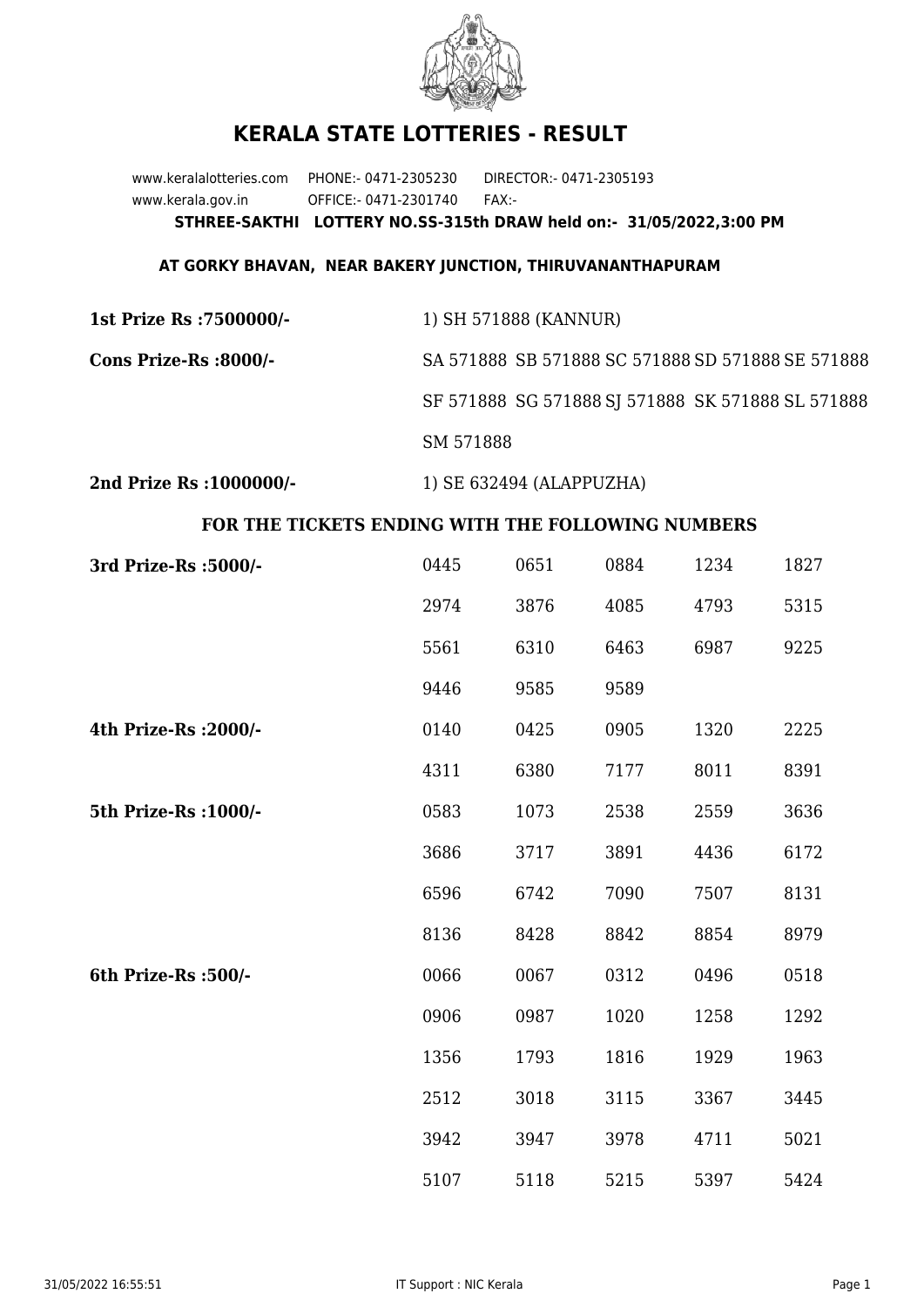|                      | 5534 | 5659 | 5674 | 5686 | 6444 |
|----------------------|------|------|------|------|------|
|                      | 6630 | 6663 | 6853 | 6926 | 7020 |
|                      | 7267 | 7296 | 7390 | 7463 | 7633 |
|                      | 7790 | 7868 | 7990 | 8247 | 8618 |
|                      | 8924 | 9285 |      |      |      |
| 7th Prize-Rs : 200/- | 0590 | 0865 | 1270 | 1689 | 1906 |
|                      | 1909 | 2179 | 2374 | 2630 | 2927 |
|                      | 3055 | 3436 | 3600 | 3682 | 3721 |
|                      | 3739 | 3769 | 3801 | 4083 | 4632 |
|                      | 4689 | 4745 | 4775 | 5408 | 5895 |
|                      | 6031 | 6235 | 6260 | 6519 | 6578 |
|                      | 6588 | 6897 | 6975 | 7545 | 7753 |
|                      | 7853 | 7904 | 8124 | 8161 | 8378 |
|                      | 8666 | 9217 | 9310 | 9934 | 9995 |
| 8th Prize-Rs : 100/- | 0267 | 0432 | 0577 | 0718 | 0933 |
|                      | 0976 | 1016 | 1115 | 1266 | 1275 |
|                      | 1284 | 1363 | 1410 | 1459 | 1701 |
|                      | 1804 | 1954 | 2049 | 2061 | 2138 |
|                      | 2152 | 2190 | 2229 | 2266 | 2307 |
|                      | 2386 | 2440 | 2473 | 2489 | 2533 |
|                      | 2534 | 2824 | 2834 | 2909 | 2920 |
|                      | 2921 | 3035 | 3096 | 3146 | 3171 |
|                      | 3174 | 3298 | 3333 | 3339 | 3365 |
|                      | 3393 | 3420 | 3429 | 3462 | 3589 |
|                      | 3645 | 3657 | 3757 | 3782 | 3908 |
|                      | 4030 | 4110 | 4112 | 4347 | 4387 |
|                      | 4587 | 4617 | 4642 | 4692 | 4872 |
|                      | 4900 | 4980 | 5049 | 5196 | 5259 |
|                      | 5460 | 5546 | 5580 | 5644 | 5779 |